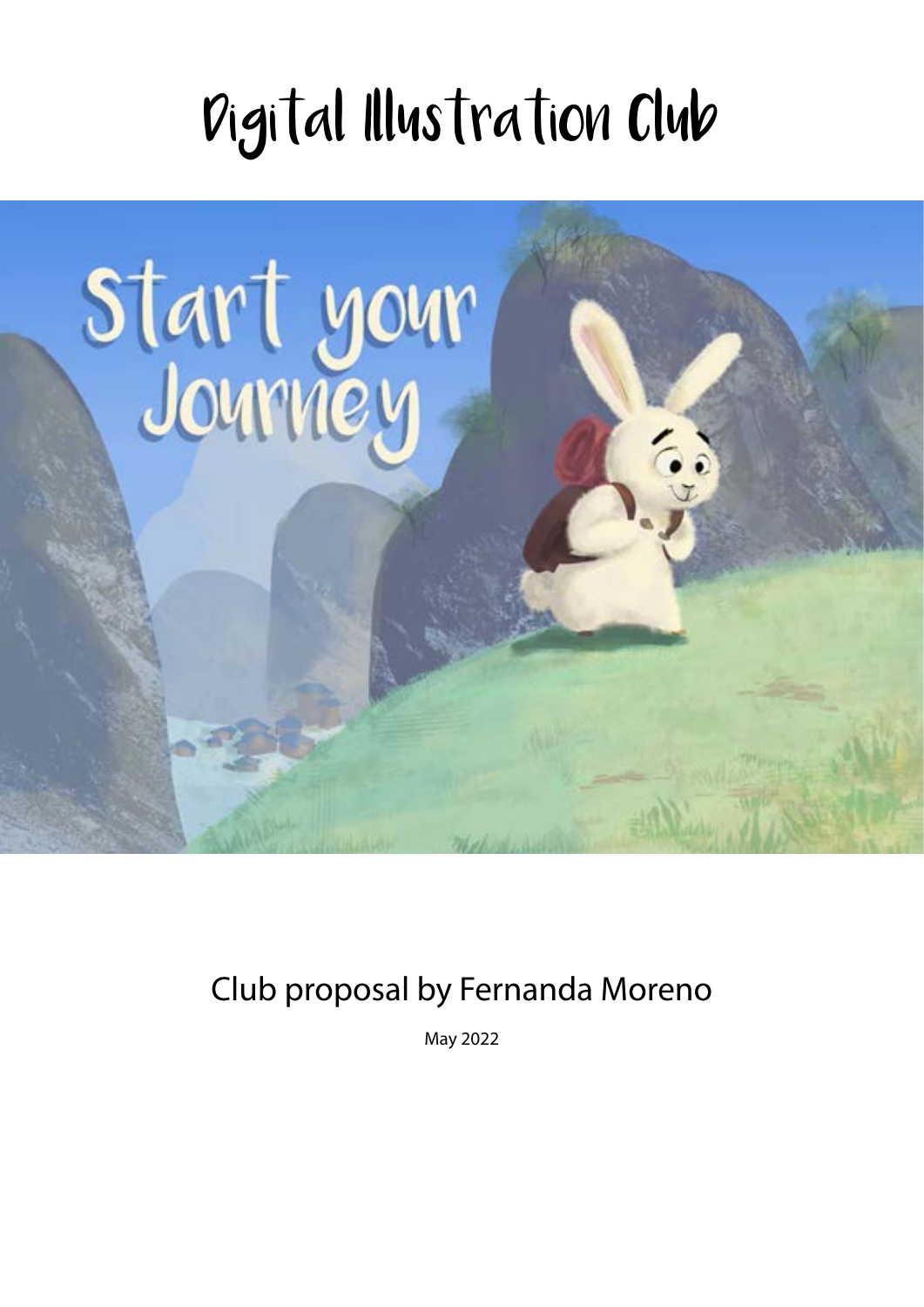# Digital Illustration Club

## After-school Club Proposal



"To create one's own world takes courage." *Georgia O'Keeffe*

## Project Goal

The aim of this STEAM (science, technology, engineering, arts, maths) club is to:

- $\Diamond$  Introduce the girls to the world of digital illustration.
- ◊ Create stories using the process of composition.
- $\Diamond$  Organise their ideas and execute them through the medium of illustration.
- ◊ Promote creativity and spark the girls' imagination.
- ◊ To gain STEAM skills early on that will complement the school's curriculum.

This will be a valuable skill for any type of future project, and differentiate them ahead of other girls their age.

## Proposed Activities

#### **Character Design**

To design a character and give them personalities and details that make them iconic and serve as the vehicle of a story.

We will focus on the components to make good character design: silhouette, exaggeration and personality.

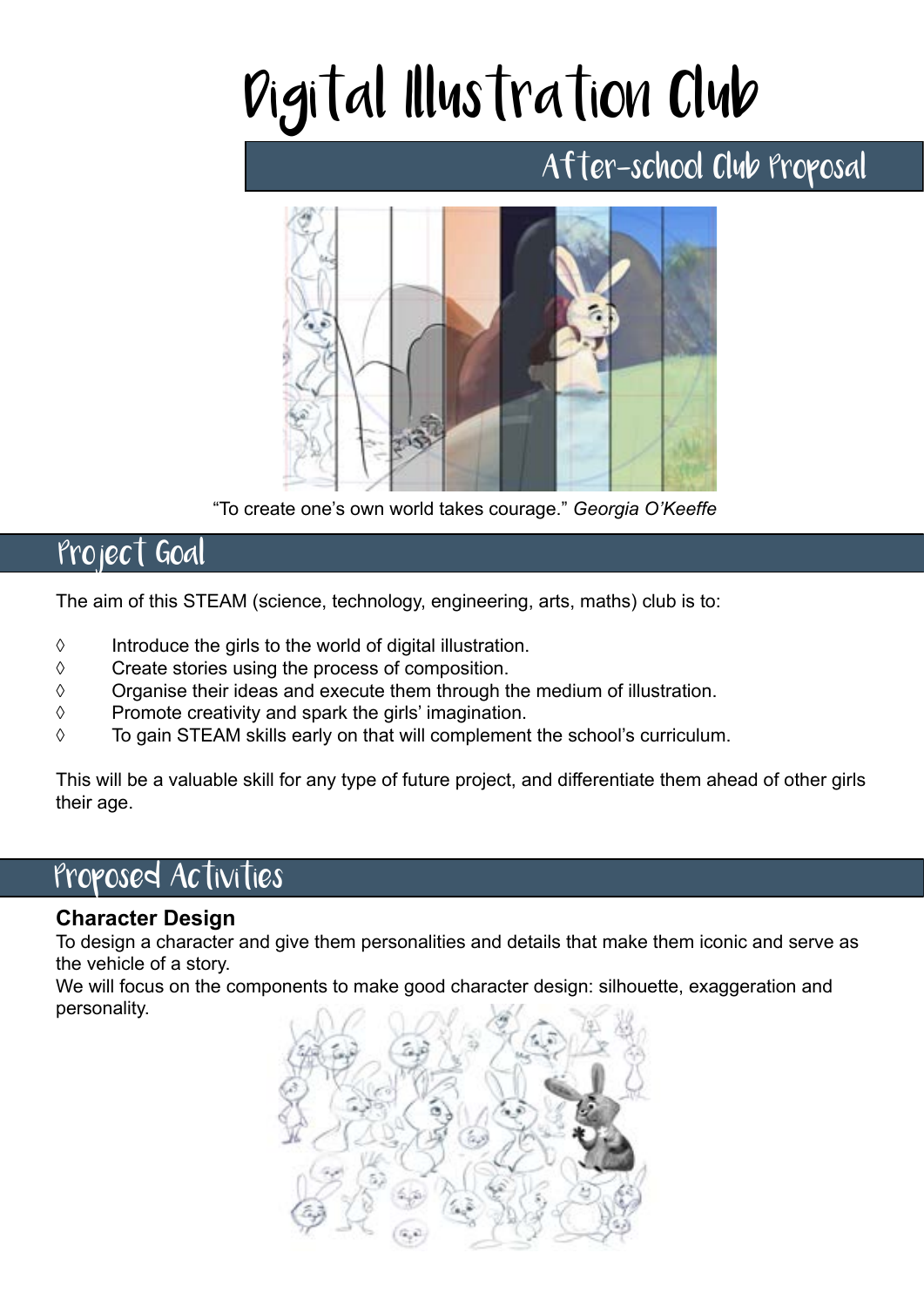#### **Sketching Ideas**

The girls will learn how to brainstorm many different ideas on a specific storyline in thumbnail sketches. The drawings are very simplistic and are just there to explain the main idea and camera position.



#### **Editing Ideas**

With the ideas down, now the pupils will learn how to edit their work and choose the ones that best tell their story.



#### **Polishing the sketches into a final**

Once their sketch has been chosen, the girls will apply the rules of composition to make their idea more engaging to the viewer. These include rule of thirds, perspective, golden ratio, balance, camera placement, etc.

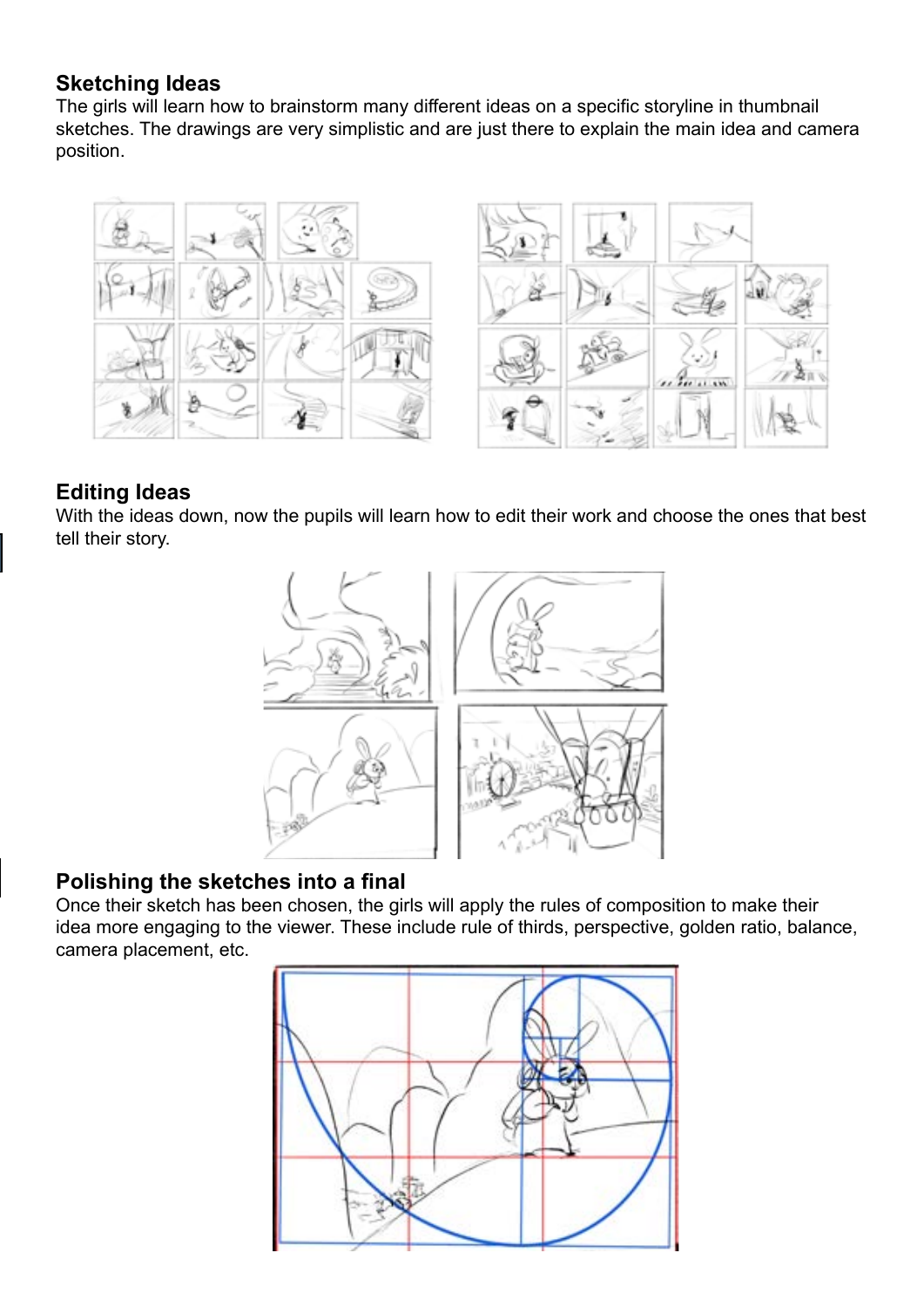#### **Work with Value**

The girls will condense the image into 4 or 5 neutral values and learn about readability and creating big simple statements.



#### **Create lighting scenarios**

Taking advantage of the digital medium, the girls will learn to use adjustment layers, hue/ saturation, masks, etc. to easily change the lighting of a scene to fit the desired mood. We will learn about colour theory to make a palette to match the story and character.



#### **Add Texture and final details**

The girls will learn to create different brushes and use them to add the final texture details in their illustration without losing the value system created previously.